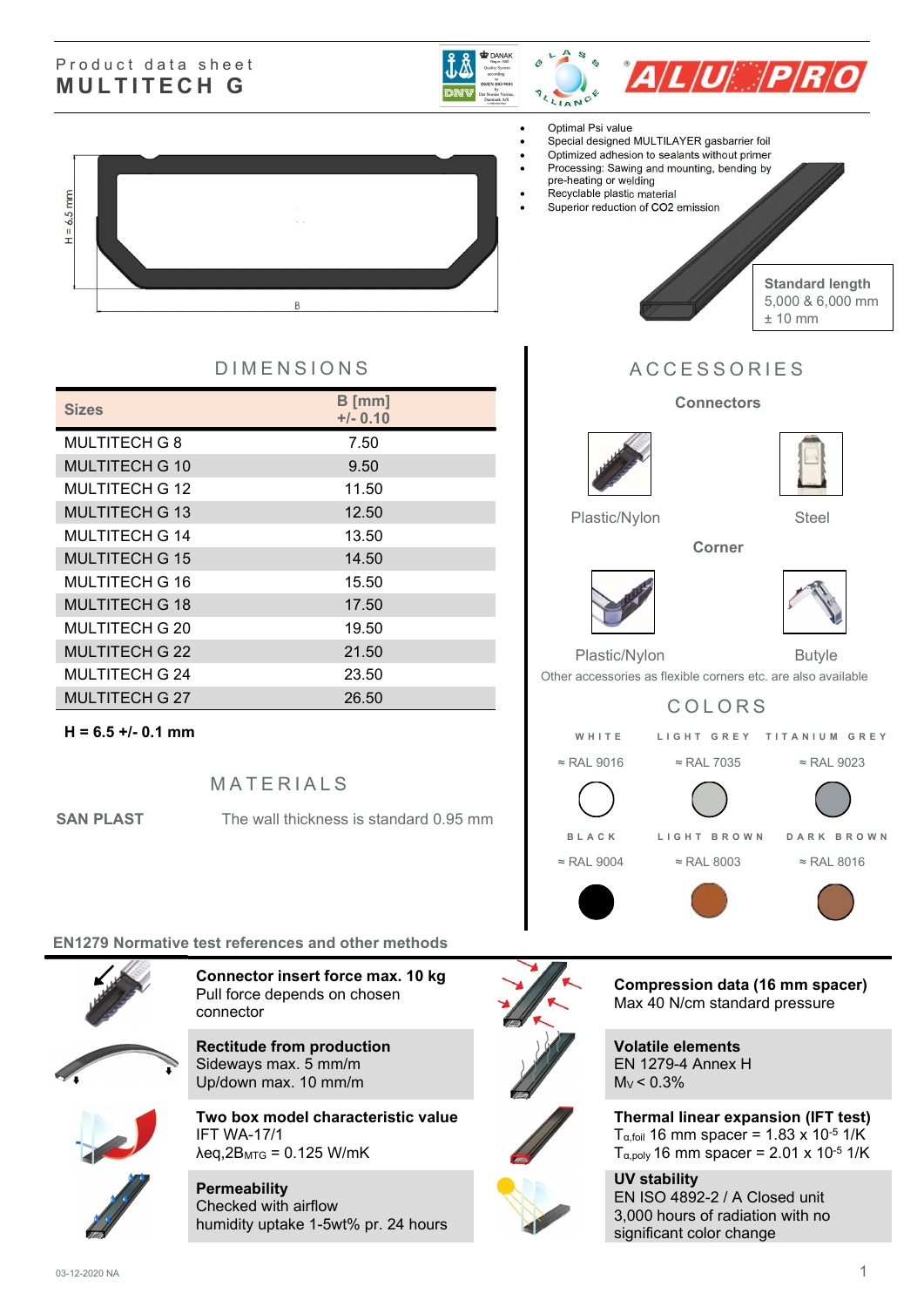

#### QUALITY ASPECTS

#### Quality management

EN ISO 9001 for quality

#### Tests of the product

Processes and routines are established to secure the quality of the delivered material. During production the spacers are continuously monitored through systematic and random checks. Data will be available for a period of 10 years.

#### Full filing external demands according to:

- EN 1279 for CE marking
- Passive House Component Class phB for cold climate
- RAL gütezeichen

#### CUSTOMER FOCUS AND WARRANTY

On all spacers ALU-PRO offers a 5 years' product warranty. The warranty covers free exchange of spacers in case of a defect. The warranty does not cover any other cost than the mere exchange of the defect spacers, and the warranty expressly does not cover installation of the spacers. The spacers must have been stored, installed and used according to present norms and technical standards. Special solutions and usage that are not standardized will need prior approval in writing from ALU-PRO in order to be covered. Related to temperature standardized condition for IG is -30° to 80°C.

#### Storage and use

To secure the performance of the spacers, the stock conditions must be acceptable. Broken packaging, humidity and variation in temperature will have an effect on the spacer in general. Make sure the spacer is conditioned at room temperature before use.

Preferred conditions will be temperatures over 15°C and humidity RH of minimum 45%. Avoid having an environment with high concentration of dust.

General handling and attention according to safety data sheet for the spacer. Use gloves when handling the spacer/frames and make sure there is exhausting when cutting the spacer.

#### System performance

The user (the IG producer) must secure the whole system consisting of spacer, connector/corner key, bending machine, desiccant, butyle and sealant works well together in the chosen setup. Focus on compatibility, adhesion, dust and corner quality.

After handling and transport of the frames, it´s important to check if the connector/corner keys are still in the correct position, if not there is a significant risk for desiccant dust inside the IG unit. Foam behind the connector/corner can be used to avoid such problems.

#### Cleaning the plastic surface

If for some reason, the plastic surface is defiled by dust from other materials it can be cleaned again by use of water or air. Dust can easily be removed with antistatic loaded compressed air or a moist cloth. If solvent based cleaners are used, it is recommended to test influence on products.

It is recommended to investigate and control all the specific points above.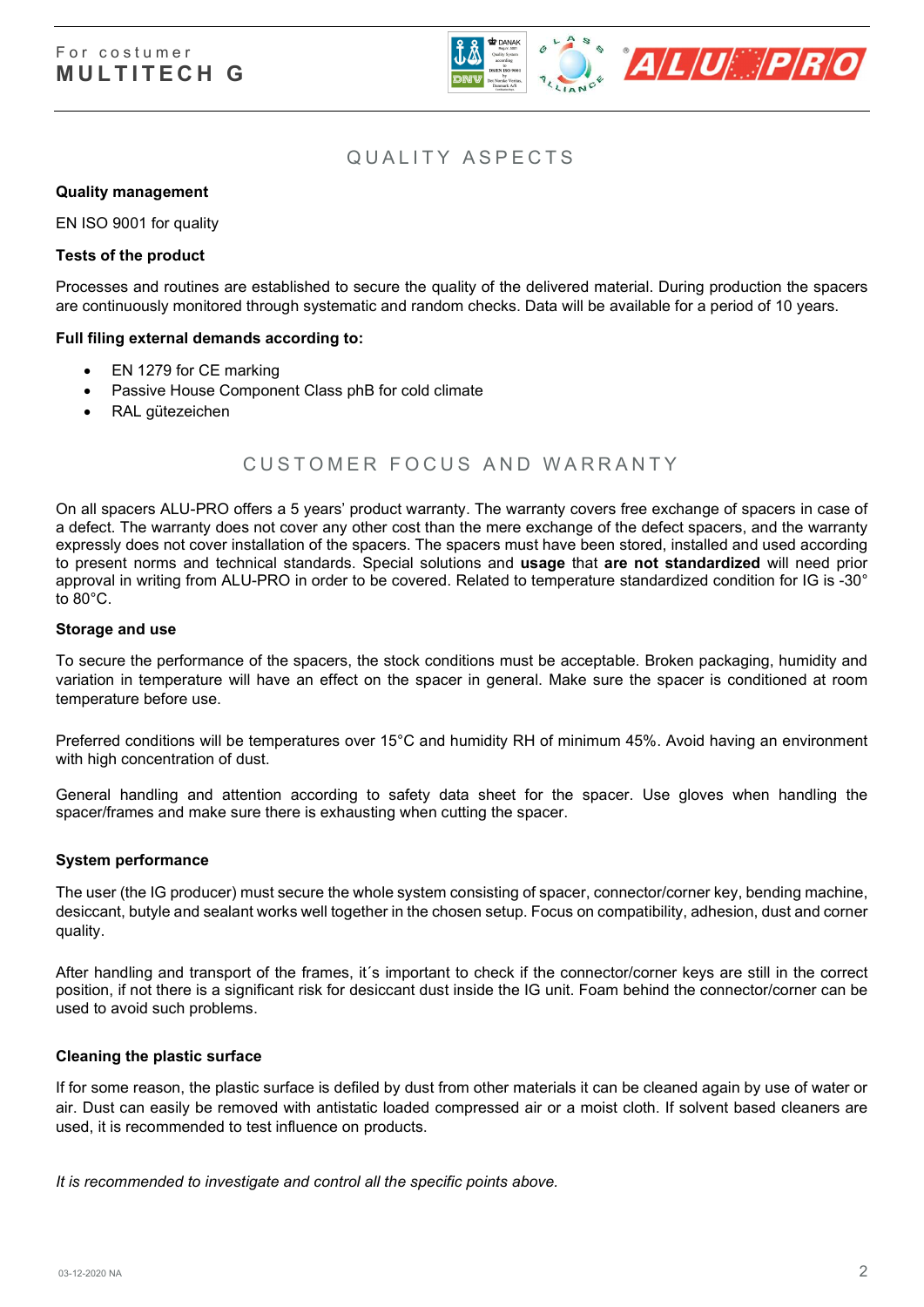

#### A D D I T O N A L S P E C I F I C A T I O N S A N D IN ST R U C T I O N S

#### Packaging, volumes and options

| Packaging    |          | <b>Quantity meter cardboard boxes</b> | <b>Quantity meter stillages</b> |                    |                    |  |  |
|--------------|----------|---------------------------------------|---------------------------------|--------------------|--------------------|--|--|
| <b>Sizes</b> | 5 meters | 6 meters                              | NM type (5 meters)              | NM type (6 meters) | ZM type (6 meters) |  |  |
| 8            | 960      | 1,152                                 |                                 |                    | 19,584             |  |  |
| 10           | 800      | 960                                   | 10,240                          | 12,288             | 19,584             |  |  |
| 12           | 640      | 768                                   | 8,640                           | 10,368             | 16,128             |  |  |
| 13           | 560      | 672                                   | 7,680                           | 9,216              | 14,976             |  |  |
| 14           | 560      | 672                                   | 7,680                           | 9,216              | 14,976             |  |  |
| 15           | 480      | 576                                   | 7,040                           | 8,448              | 13,248             |  |  |
| 16           | 480      | 576                                   | 6,720                           | 8,064              | 13,248             |  |  |
| 18           | 400      | 480                                   | 6,080                           | 7,296              | 12,096             |  |  |
| 20           | 400      | 480                                   | 5,440                           | 6,528              | 10,944             |  |  |
| 22           | 320      | 384                                   | 4,480                           | 5,376              | 8,640              |  |  |
| 24           | 320      | 384                                   | 4,480                           | 5,376              | 7,488              |  |  |
| 27           | 240      |                                       | 3,840                           |                    |                    |  |  |

| Packaging    | Quantity pcs. / box |                     |                             |  |  |  |  |  |  |
|--------------|---------------------|---------------------|-----------------------------|--|--|--|--|--|--|
| <b>Sizes</b> | Steel (DF*)         | Plastic/Nylon (DF*) | <b>Plastic/Nylon corner</b> |  |  |  |  |  |  |
| 8            | 2,500               | 2,000               | 2,000                       |  |  |  |  |  |  |
| 10           | 2,500               | 2,000               | 2,000                       |  |  |  |  |  |  |
| 12           | 2,500               | 2,000               | 2,000                       |  |  |  |  |  |  |
| 13           |                     | 2,000               | 5,000                       |  |  |  |  |  |  |
| 14           | 2,500               | 2,000               | 2,000                       |  |  |  |  |  |  |
| 15           | 2,500               | 2,000               | 2,000                       |  |  |  |  |  |  |
| 16           | 2,500               | 2,000               | 2,000                       |  |  |  |  |  |  |
| 18           | 2,500               | 2,000               | 2,000                       |  |  |  |  |  |  |
| 20           | 2,500               | 2,000               | 2,000                       |  |  |  |  |  |  |
| 22           | 2,500               | 2,000               | 2,000                       |  |  |  |  |  |  |
| 24           | 2,500               | 2,000               | 2,000                       |  |  |  |  |  |  |
| 27           |                     |                     | 1.400                       |  |  |  |  |  |  |

|              | Content [g/m]                        |                          | Corner                    |                                    |                         |
|--------------|--------------------------------------|--------------------------|---------------------------|------------------------------------|-------------------------|
| <b>Sizes</b> | <b>Desiccant</b><br>0.5-0.9 mm grain | <b>Steel</b><br>$(DF^*)$ | Plastic/Nylon<br>$(DF^*)$ | <b>Plastic/Nylon P</b><br>$(DF^*)$ | Plastic/Nylon<br>Corner |
| 8            | 18                                   | √                        |                           |                                    |                         |
| 10           | 25                                   | $\checkmark$             | √                         |                                    | √                       |
| 12           | 31                                   | √                        |                           |                                    |                         |
| 13           | 34                                   |                          |                           |                                    | $\mathcal{L}$           |
| 14           | 38                                   | √                        |                           |                                    | √                       |
| 15           | 42                                   | √                        |                           |                                    | $\cdot$                 |
| 16           | 45                                   | √                        |                           |                                    |                         |
| 18           | 52                                   | √                        |                           |                                    | √                       |
| 20           | 58                                   | √                        |                           |                                    |                         |
| 22           | 65                                   | √                        |                           |                                    | $\cdot$                 |
| 24           | 72                                   | √                        |                           |                                    |                         |
| 27           | 82                                   |                          |                           |                                    |                         |

#### \*DF = Direct flow

All connectors are basically U-shaped and with passage for flow of desiccant during after filling. The P-connector has a closed backside part (bridge) to prevent dust leak. Note that there will be a difference in pull force between preinserted- and direct inserted connectors.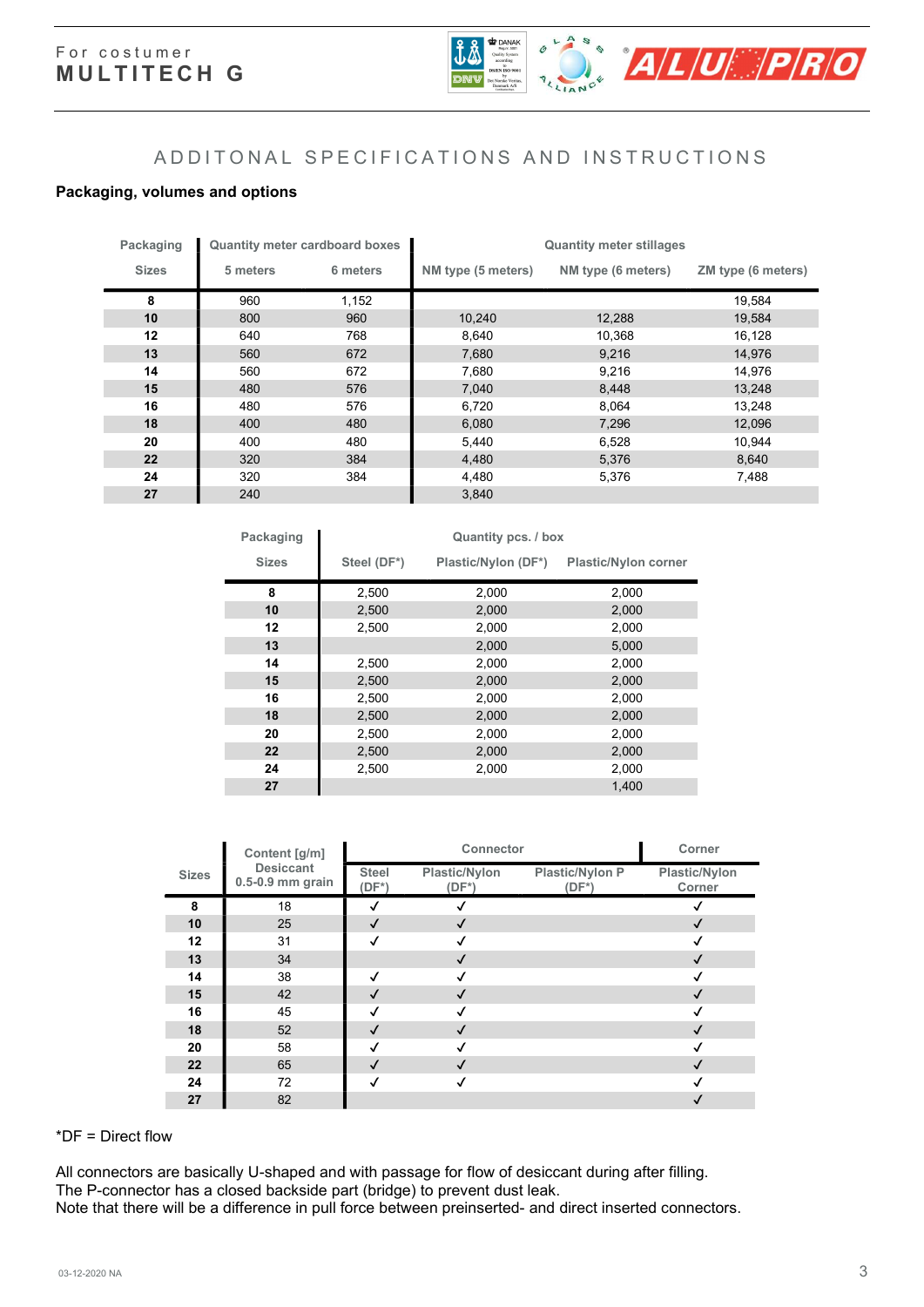

#### Energy labeling

For thermal calculations, these values are given (according to EN 10077 and EN 10088). Ask for drawing.

| <b>Materials</b>  | $\lambda$ [W/mK] |
|-------------------|------------------|
| <b>Butyle</b>     | 0.24             |
| Desiccant         | 0.10             |
| Secondary sealing | 0.40             |
| SAN plast         | $0.18*$          |
| Foil              | $0.25*$          |

\*Calculated in WinISO by ROLLTECH

#### Thermal data

An overview of thermal data with different constructions. These data are calculated by Bauwerk according to BF guidelines (Bundesverband Flachglas).

| Frame: Aluminum profile – $U_f$ = 1.6 W/m <sup>2</sup> K |                        |                                                     |                                             |                            |                 |                                                                   |                                                  |                            |  |
|----------------------------------------------------------|------------------------|-----------------------------------------------------|---------------------------------------------|----------------------------|-----------------|-------------------------------------------------------------------|--------------------------------------------------|----------------------------|--|
| Glass                                                    |                        | Double IG - $U_a$ = 1.1 W/m <sup>2</sup> K (4-16-4) |                                             |                            |                 | Triple IG - U <sub>g</sub> = 0.7 W/m <sup>2</sup> K (4-12-4-12-4) |                                                  |                            |  |
| <b>Parameters</b>                                        | $\Psi_{\alpha}$ [W/mK] | $\Psi_{\text{fac}}$ [W/mK]                          | $\bm{\Theta}_{\text{si}(-10/-5~^{\circ}C)}$ | $U_w$ [W/m <sup>2</sup> K] | $\Psi_a$ [W/mK] | $\Psi_{\text{fac}}$ [W/mK]                                        | $\bm{\Theta}_{\text{si}(-10/-5~^\circ\text{C})}$ | $U_w$ [W/m <sup>2</sup> K] |  |
| <b>CHROMATECH</b>                                        | 0.068                  | $0.12/0.13*$                                        | 8.4/10.3                                    | 1.439                      | 0.066           | 0.11/0.11                                                         | 10.6 / 12.2                                      | 1.174                      |  |
| <b>CHROMATECH Plus</b>                                   | 0.064                  | $0.11/0.12*$                                        | 8.7/10.3                                    | 1.429                      | 0.060           | $0.10/0.10*$                                                      | 10.9/12.4                                        | 1.159                      |  |
| <b>MULTITECH A</b>                                       | 0.059                  | $\blacksquare$                                      | 9.2/11.0                                    | 1.417                      | 0.055           |                                                                   | 11.4/12.8                                        | 1.147                      |  |
| <b>MULTITECH G</b>                                       | 0.035                  | $0.072/0.076*$                                      | 10.9/12.4                                   | 1.359                      | 0.030           | $0.060/0.062*$                                                    | 13.0/14.2                                        | 1.087                      |  |
| CHROMATECH ultra S                                       | 0.050                  | $0.092/0.097*$                                      | 9.8/11.5                                    | 1.395                      | 0.046           | $0.079/0.083*$                                                    | 12.0 / 13.3                                      | 1.126                      |  |
| THERMIX TX Pro                                           | 0.049                  | $0.091/0.096*$                                      | 9.8/11.5                                    | 1.393                      | 0.044           | $0.079/0.082*$                                                    | 12.0/13.3                                        | 1.121                      |  |
| CHROMATECH ultra F                                       | 0.048                  | $0.089/0.094*$                                      | 9.9/11.6                                    | 1.390                      | 0.043           | $0.076/0.079*$                                                    | 12.1 / 13.4                                      | 1.118                      |  |

| Frame: PVC profile $- U_f = 1.2 W/m^2K$ |                        |                                                                                                                                   |                                                  |                            |                 |                            |                                                  |                            |  |
|-----------------------------------------|------------------------|-----------------------------------------------------------------------------------------------------------------------------------|--------------------------------------------------|----------------------------|-----------------|----------------------------|--------------------------------------------------|----------------------------|--|
| Glass                                   |                        | Double IG - U <sub>n</sub> = 1.1 W/m <sup>2</sup> K (4-16-4)<br>Triple IG - U <sub>0</sub> = 0.7 W/m <sup>2</sup> K (4-12-4-12-4) |                                                  |                            |                 |                            |                                                  |                            |  |
| <b>Parameters</b>                       | $\Psi_{\alpha}$ [W/mK] | $\Psi_{\text{fac}}$ [W/mK]                                                                                                        | $\bm{\Theta}_{\text{si}(-10/-5~^\circ\text{C})}$ | $U_w$ [W/m <sup>2</sup> K] | $\Psi_a$ [W/mK] | $\Psi_{\text{fac}}$ [W/mK] | $\bm{\Theta}_{\text{si}(-10/-5~^\circ\text{C})}$ | $U_w$ [W/m <sup>2</sup> K] |  |
| <b>CHROMATECH</b>                       | 0.051                  | $\blacksquare$                                                                                                                    | 8.3/10.3                                         | 1.257                      | 0.050           |                            | 9.9/11.6                                         | 0.982                      |  |
| <b>CHROMATECH Plus</b>                  | 0.049                  | ۰.                                                                                                                                | 8.5/10.3                                         | 1.253                      | 0.048           |                            | 10.1 / 11.8                                      | 0.977                      |  |
| <b>MULTITECH A</b>                      | 0.045                  | ٠                                                                                                                                 | 9.0 / 10.8                                       | 1.243                      | 0.043           | ٠                          | 10.6/12.2                                        | 0.965                      |  |
| <b>MULTITECH G</b>                      | 0.031                  |                                                                                                                                   | 10.5/12.1                                        | 1.218                      | 0.029           |                            | 12.1/13.4                                        | 0.931                      |  |
| CHROMATECH ultra S                      | 0.040                  |                                                                                                                                   | 9.5/11.3                                         | 1.230                      | 0.038           |                            | 11.1 / 12.6                                      | 0.953                      |  |
| THERMIX TX Pro                          | 0.040                  |                                                                                                                                   | 9.5/11.3                                         | 1.230                      | 0.038           |                            | 11.1/12.6                                        | 0.953                      |  |
| CHROMATECH ultra F                      | 0.039                  | $\overline{\phantom{0}}$                                                                                                          | 9.6/11.3                                         | 1.228                      | 0.037           |                            | 11.2 / 12.7                                      | 0.950                      |  |

| Frame: Wood profile – $U_f = 1.4$ W/m <sup>2</sup> K |                        |                                                     |                                                    |                            |                                                                   |                            |                                                  |                            |  |
|------------------------------------------------------|------------------------|-----------------------------------------------------|----------------------------------------------------|----------------------------|-------------------------------------------------------------------|----------------------------|--------------------------------------------------|----------------------------|--|
| <b>Glass</b>                                         |                        | Double IG - $U_a$ = 1.1 W/m <sup>2</sup> K (4-16-4) |                                                    |                            | Triple IG - U <sub>q</sub> = 0.7 W/m <sup>2</sup> K (4-12-4-12-4) |                            |                                                  |                            |  |
| <b>Parameters</b>                                    | $\Psi_{\alpha}$ [W/mK] | $\Psi_{\text{fac}}$ [W/mK]                          | $\Theta_{\text{s}i(-10/-5\text{ }^\circ\text{C})}$ | $U_w$ [W/m <sup>2</sup> K] | $\Psi_{\alpha}$ [W/mK]                                            | $\Psi_{\text{fac}}$ [W/mK] | $\bm{\Theta}_{\text{si}(-10/-5~^\circ\text{C})}$ | $U_w$ [W/m <sup>2</sup> K] |  |
| <b>CHROMATECH</b>                                    | 0.053                  |                                                     | 7.3/9.4                                            | 1.322                      | 0.054                                                             |                            | 9.6/11.3                                         | 1.045                      |  |
| <b>CHROMATECH Plus</b>                               | 0.051                  | $\blacksquare$                                      | 7.6/9.7                                            | 1.317                      | 0.051                                                             |                            | 9.9/11.6                                         | 1.038                      |  |
| <b>MULTITECH A</b>                                   | 0.047                  | $\overline{\phantom{a}}$                            | 8.0 / 10.0                                         | 1.307                      | 0.047                                                             |                            | 10.4/12.0                                        | 1.028                      |  |
| <b>MULTITECH G</b>                                   | 0.030                  |                                                     | 9.8/11.5                                           | 1.265                      | 0.028                                                             |                            | 12.2/13.5                                        | 0.980                      |  |
| CHROMATECH ultra S                                   | 0.041                  | $\overline{\phantom{a}}$                            | 8.6/10.5                                           | 1.293                      | 0.040                                                             |                            | 11.0 / 12.5                                      | 1.010                      |  |
| THERMIX TX Pro                                       | 0.040                  | ۰.                                                  | 8.7/10.6                                           | 1.290                      | 0.039                                                             |                            | 11.0 / 12.5                                      | 1.008                      |  |
| CHROMATECH ultra F                                   | 0.039                  | $\overline{\phantom{a}}$                            | 8.8/10.7                                           | 1.288                      | 0.038                                                             |                            | 11.2/12.7                                        | 1.005                      |  |

#### Frame: Wood aluminum profile –  $U_f = 1.4$  W/m<sup>2</sup>K

| Glass                  | Double IG - $U_0$ = 1.1 W/m <sup>2</sup> K (4-16-4) |                            |                                       |               | Triple IG - U <sub>g</sub> = 0.7 W/m <sup>2</sup> K (4-12-4-12-4) |                            |                                        |                            |  |  |
|------------------------|-----------------------------------------------------|----------------------------|---------------------------------------|---------------|-------------------------------------------------------------------|----------------------------|----------------------------------------|----------------------------|--|--|
| <b>Parameters</b>      | $\Psi_a$ [W/mK]                                     | $\Psi_{\text{fac}}$ [W/mK] | $\Theta_{\text{s}i(-10/-5\degree C)}$ | $U_w$ [W/m²K] | $\Psi_a$ [W/mK]                                                   | $\Psi_{\text{fac}}$ [W/mK] | $\Theta_{\text{s}i(-10/-5\text{ °C})}$ | $U_w$ [W/m <sup>2</sup> K] |  |  |
| CHROMATECH             | 0.059                                               | 0.086                      | 6.1/8.4                               | 1.342         | 0.060                                                             | 0.084                      | 8.7/10.6                               | 1.075                      |  |  |
| <b>CHROMATECH Plus</b> | 0.056                                               | 0.083                      | 6.4/8.7                               | 1.335         | 0.056                                                             | 0.079                      | 9.0 / 10.8                             | 1.065                      |  |  |
| <b>MULTITECH A</b>     | 0.051                                               | $\overline{\phantom{0}}$   | 6.9/9.1                               | 1.323         | 0.051                                                             |                            | 9.5/11.3                               | 1.053                      |  |  |
| <b>MULTITECH G</b>     | 0.031                                               | 0.054                      | 8.9/10.8                              | 1.274         | 0.029                                                             | 0.052                      | 11.5/12.9                              | 0.999                      |  |  |
| CHROMATECH ultra S     | 0.045                                               | 0.069                      | 7.6/9.7                               | 1.308         | 0.043                                                             | 0.064                      | 10.2 / 11.8                            | 1.033                      |  |  |
| THERMIX TX Pro         | 0.043                                               | 0.068                      | 7.6/9.7                               | 1.303         | 0.042                                                             | 0.063                      | 10.3 / 11.9                            | 1.031                      |  |  |
| CHROMATECH ultra F     | 0.043                                               | 0.066                      | 7.8/9.8                               | 1.303         | 0.041                                                             | 0.061                      | 10.4 / 12.0                            | 1.028                      |  |  |
|                        |                                                     |                            |                                       |               |                                                                   |                            |                                        |                            |  |  |

 $*d_j = 100$ mm/  $d_j = 200$ mm,  $\Theta$  Internal glass temperature

To calculate with other U-values for glass please refer to our homepage where a calculator can be found (https://www.winuw.de/rolltech/).